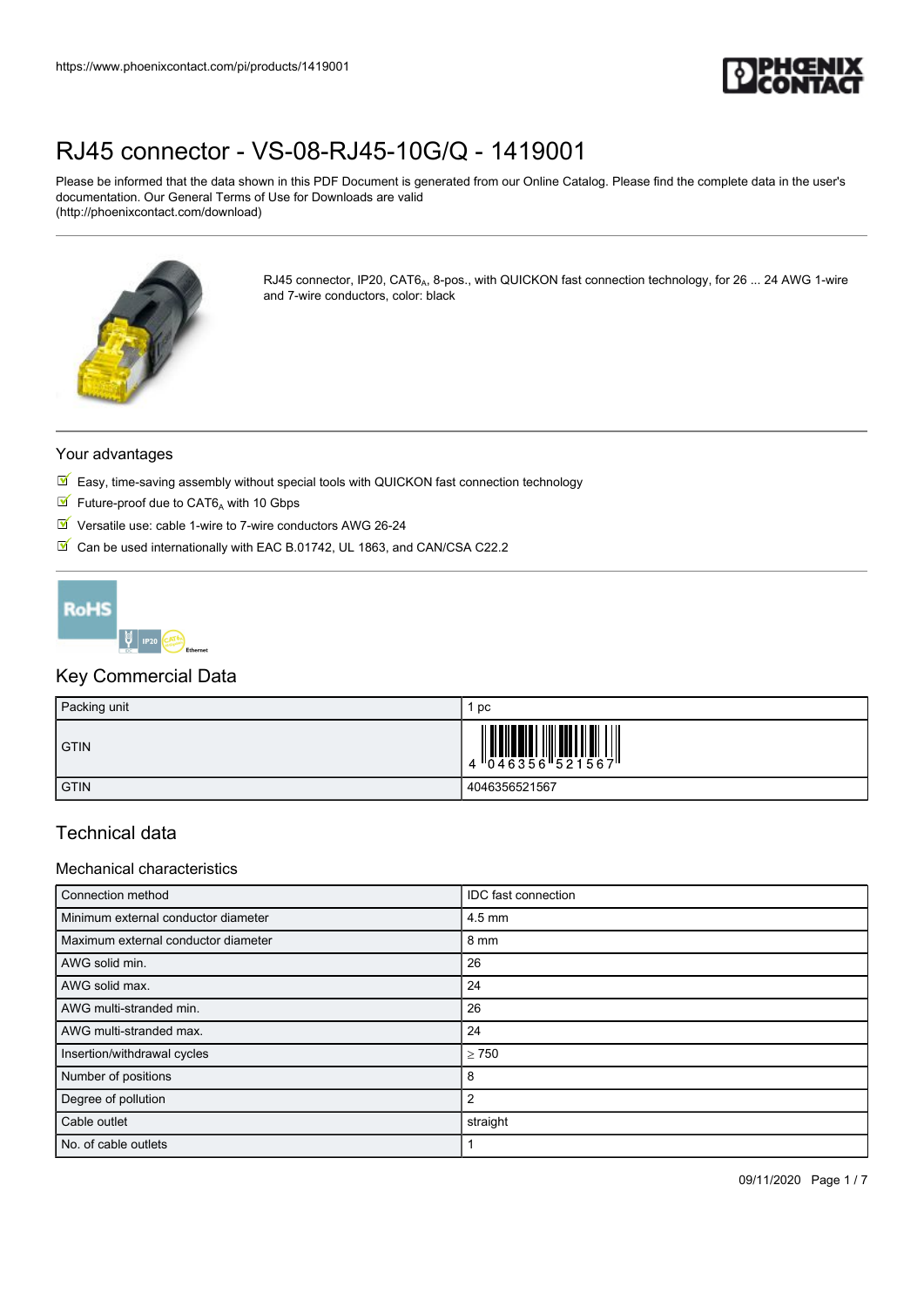

# Technical data

## Mechanical characteristics

| Locking type                                     | Locking clips                                          |  |  |
|--------------------------------------------------|--------------------------------------------------------|--|--|
| Conductor cross section                          | $0.13$ mm <sup>2</sup> $0.21$ mm <sup>2</sup> (solid)  |  |  |
|                                                  | $0.14$ mm <sup>2</sup> $0.23$ mm <sup>2</sup> (7-wire) |  |  |
| Weight                                           | 12 g                                                   |  |  |
| Flammability rating according to UL 94           | V <sub>2</sub>                                         |  |  |
| Ambient conditions                               |                                                        |  |  |
| -40 °C  70 °C<br>Ambient temperature (operation) |                                                        |  |  |
| Material data                                    |                                                        |  |  |
| Contact surface material                         | AU                                                     |  |  |
| Contact material                                 | Cu/Sn                                                  |  |  |
| Contact carrier material                         | <b>PC</b>                                              |  |  |
| Cable gland material                             | PA                                                     |  |  |
| Housing material                                 | PA 6.6                                                 |  |  |
| Width                                            | 13.8 mm                                                |  |  |
| Height                                           | 17.3 mm                                                |  |  |
| Length                                           | 55.6 mm                                                |  |  |
| Housing surface material 1                       | PA, black                                              |  |  |

### Electrical characteristics

| Number of positions                     | 8                                                                                                                          |  |  |
|-----------------------------------------|----------------------------------------------------------------------------------------------------------------------------|--|--|
| Nominal voltage $U_N$                   | 48 V                                                                                                                       |  |  |
| Nominal current $I_N$                   | 1.75A                                                                                                                      |  |  |
| Transmission speed                      | 10 Gbps                                                                                                                    |  |  |
| Transmission characteristics (category) | CAT6, (IEC 60512-27-100:2008, TIA-568-C.2:2009)                                                                            |  |  |
| GRP transmission properties             | CAT6 <sub>A</sub> (IEC 60512-27-100:2008, TIA-568-C.2:2009) CAT6 <sub>A</sub> (IEC<br>60512-27-100:2008, TIA-568-C.2:2009) |  |  |
| Transmission speed                      | 10 Gbps                                                                                                                    |  |  |
| Frequency range                         | to 500 MHz                                                                                                                 |  |  |
| Rated current                           | 1.75A                                                                                                                      |  |  |
| Degree of pollution                     | 2                                                                                                                          |  |  |
| Contact resistance                      | $0.001 \Omega$ (Wire – IDC)                                                                                                |  |  |
|                                         | $0.005 \Omega$ (Litz wires - IDC)                                                                                          |  |  |
| Rated voltage (III/3)                   | 72 V (DC)                                                                                                                  |  |  |
| Insulation resistance                   | $> 500$ M $\Omega$                                                                                                         |  |  |

### Standards and Regulations

| Flammability rating according to UL 94 | V <sub>2</sub> |
|----------------------------------------|----------------|
|                                        |                |

### Environmental Product Compliance

| China RoHS | Environmentally friendly use period: unlimited = EFUP-e |  |
|------------|---------------------------------------------------------|--|
|            | I No hazardous substances above threshold values        |  |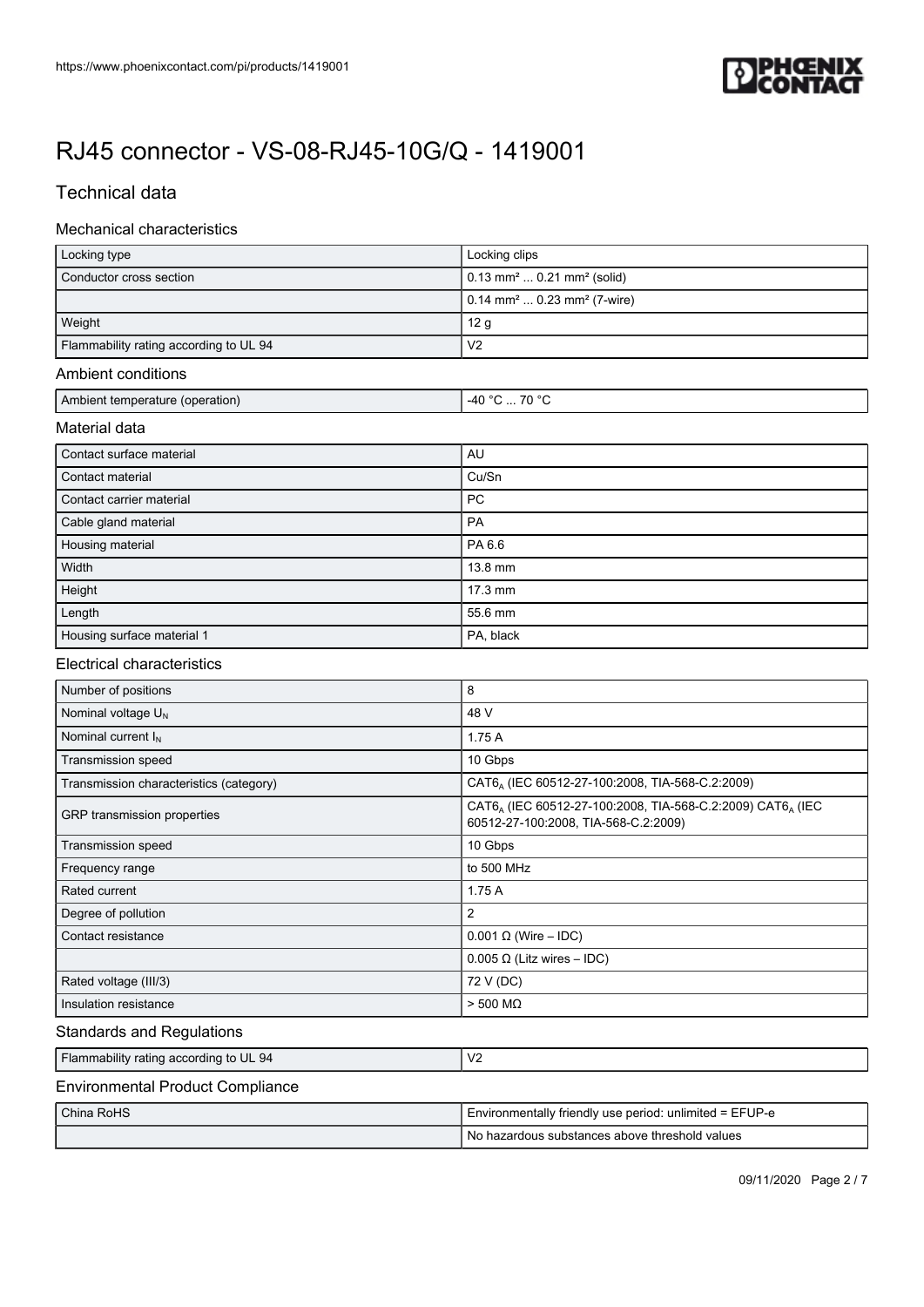

# Drawings

Dimensional drawing







RJ45 connector, IP20

# Classifications

## eCl@ss

| eCl@ss 10.0.1 | 27440101 |
|---------------|----------|
| eCl@ss 4.0    | 27260700 |
| eCl@ss 4.1    | 27260700 |
| eCl@ss 5.0    | 27260700 |
| eCl@ss 5.1    | 27260700 |
| eCl@ss 6.0    | 27260700 |
| eCl@ss 7.0    | 27440101 |
| eCl@ss 8.0    | 27440101 |
| eCl@ss 9.0    | 27440101 |

# ETIM

| <b>ETIM 2.0</b> | EC000764 |
|-----------------|----------|
| <b>ETIM 3.0</b> | EC001121 |
| <b>ETIM 4.0</b> | EC002641 |
| <b>ETIM 5.0</b> | EC002636 |
| ETIM 6.0        | EC002636 |

09/11/2020 Page 3 / 7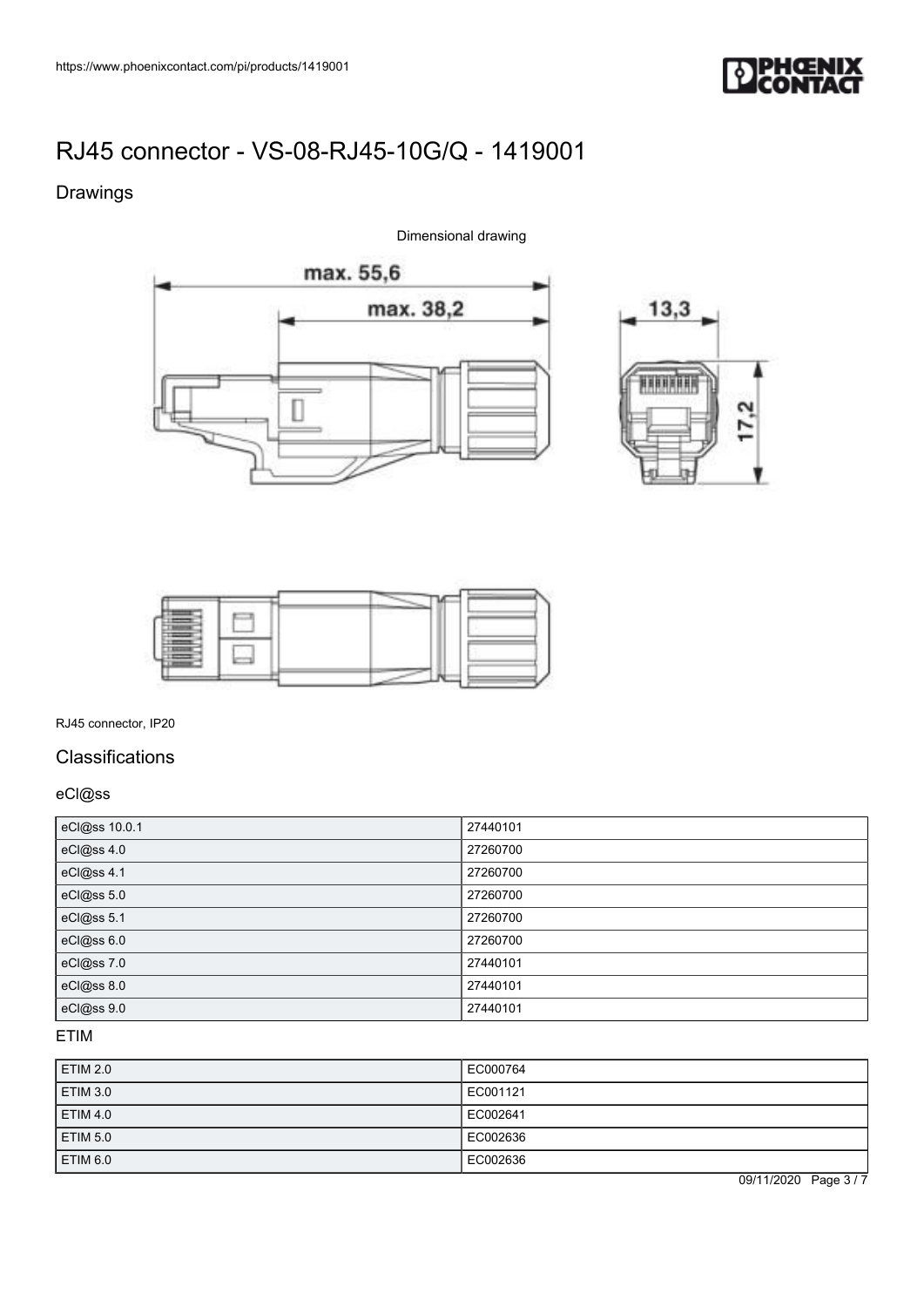

## **Classifications**

### ETIM

| <b>Service State</b><br><b>ETIM 7.0</b> | - ^ ^ ^<br><b>1126</b> ക<br>ли |
|-----------------------------------------|--------------------------------|
|                                         |                                |

# UNSPSC

| UNSPSC 6.01          | 30211824 |
|----------------------|----------|
| <b>UNSPSC 7.0901</b> | 31261501 |
| UNSPSC 11            | 31261501 |
| <b>UNSPSC 12.01</b>  | 31261501 |
| <b>UNSPSC 13.2</b>   | 39121409 |
| UNSPSC 18.0          | 39121409 |
| UNSPSC 19.0          | 39121409 |
| <b>UNSPSC 20.0</b>   | 39121409 |
| <b>UNSPSC 21.0</b>   | 39121409 |

# Approvals

### Approvals

#### Approvals

UL Listed / cUL Listed / EAC / cULus Listed

### Ex Approvals

ſ

 $\Gamma$ 

### Approval details

| <b>UL Listed</b>   | $\mathbb{Q}$<br><b>LISTED</b> | http://database.ul.com/cgi-bin/XYV/template/LISEXT/1FRAME/index.htm E335024-20150529 |       |  |
|--------------------|-------------------------------|--------------------------------------------------------------------------------------|-------|--|
|                    |                               |                                                                                      |       |  |
| Nominal voltage UN |                               |                                                                                      | 57 V  |  |
| Nominal current IN |                               |                                                                                      | 1.75A |  |

| cUL Listed         | $_{\scriptscriptstyle\rm c}$ (h)<br><b>LISTED</b> | http://database.ul.com/cgi-bin/XYV/template/LISEXT/1FRAME/index.htm E335024-20150529 |       |  |
|--------------------|---------------------------------------------------|--------------------------------------------------------------------------------------|-------|--|
|                    |                                                   |                                                                                      |       |  |
| Nominal voltage UN |                                                   |                                                                                      | 57 V  |  |
| Nominal current IN |                                                   |                                                                                      | 1.75A |  |

٦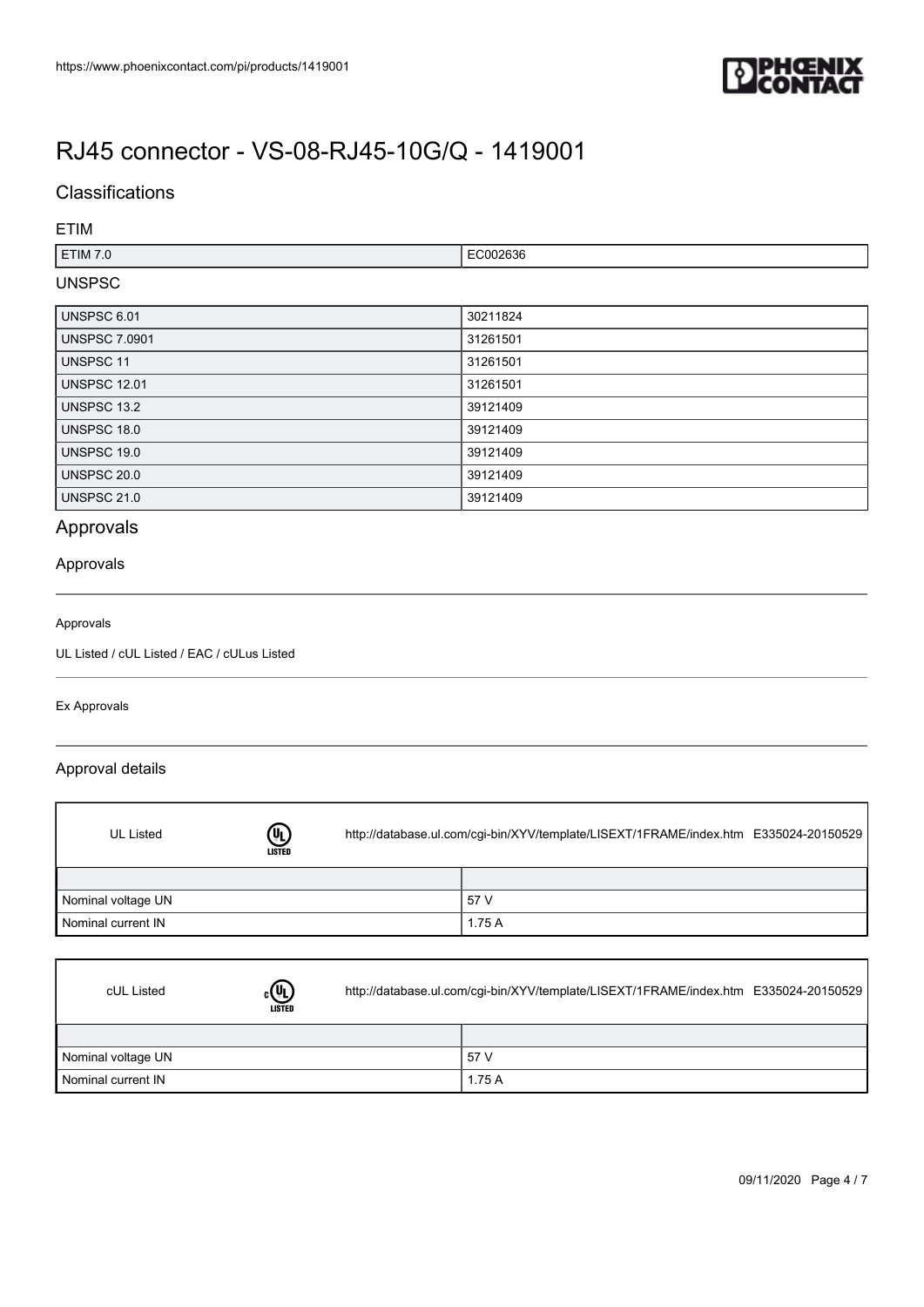

## Approvals

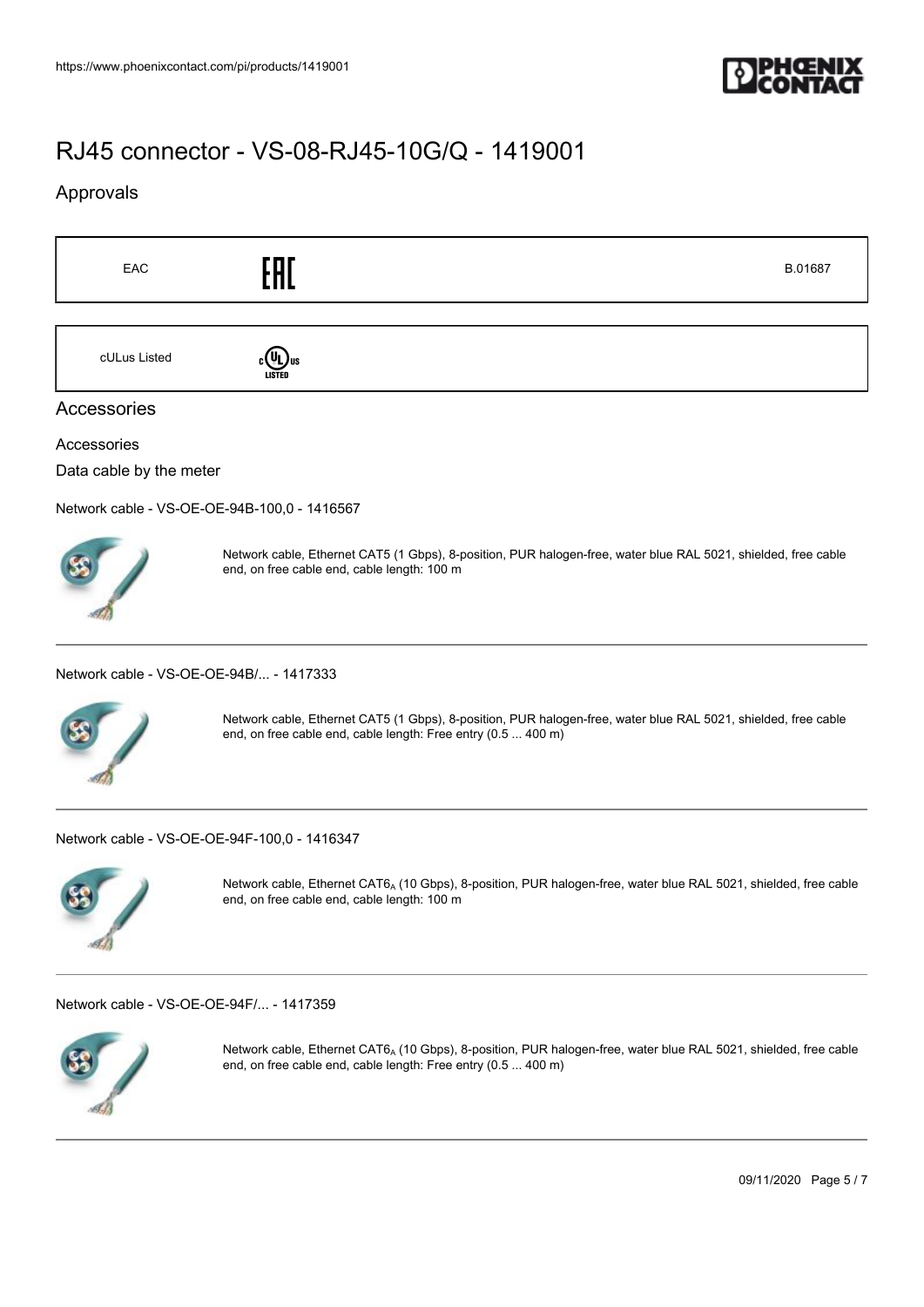

### Accessories

Female insert

[RJ45 coupling - CUC-K-D1ZNI-S/R4GCHP8 - 1086108](https://www.phoenixcontact.com/de/products/1086108)



RJ45 coupling, degree of protection: IP20, number of positions: 8, 10 Gbps, CAT6<sub>A</sub>, material: Zinc die-cast, connection method: 2x RJ45, Keystone design for use with IP20 and IP67 panel mounting frame or integrated directly into the housing panel

#### [RJ45 socket insert - CUC-I-J1ZNI-S/R4IDC8 - 1417274](https://www.phoenixcontact.com/de/products/1417274)



RJ45 socket insert, type: RJ45, degree of protection: IP20, number of positions: 8, 10 Gbps, CAT6<sub>A</sub>, material: Zinc die-cast, connection method: IDC connection, connection cross section: AWG 26- 22, cable outlet: straight, Adapterfree design

#### [RJ45 socket insert - CUC-F-J1ZNI-S/R4IDC8 - 1418984](https://www.phoenixcontact.com/de/products/1418984)



RJ45 socket insert, type: RJ45, degree of protection: IP20, number of positions: 8, 10 Gbps, CAT6<sub>A</sub>, material: Zinc die-cast, connection method: IDC connection, connection cross section: AWG 26- 22, Freenet design for use with IP67 panel mounting frame and terminal outlets

#### [RJ45 coupling - CUC-F-D1ZNI-S/R4GC8 - 1419022](https://www.phoenixcontact.com/de/products/1419022)



RJ45 coupling, type: RJ45, degree of protection: IP20, number of positions: 8, 1 Gbps, CAT6, material: Zinc die-cast, connection method: Female

#### [RJ45 socket insert - CUC-K-J1ZNI-S/R4IDC8 - 1419021](https://www.phoenixcontact.com/de/products/1419021)



RJ45 socket insert, type: RJ45, degree of protection: IP20, number of positions: 8, 10 Gbps, CAT6<sub>A</sub>, material: Zinc die-cast, connection method: IDC connection, connection cross section: AWG 26- 22, Keystone design for use with IP20 panel mounting frame or integrated directly into the housing panel

Patch panel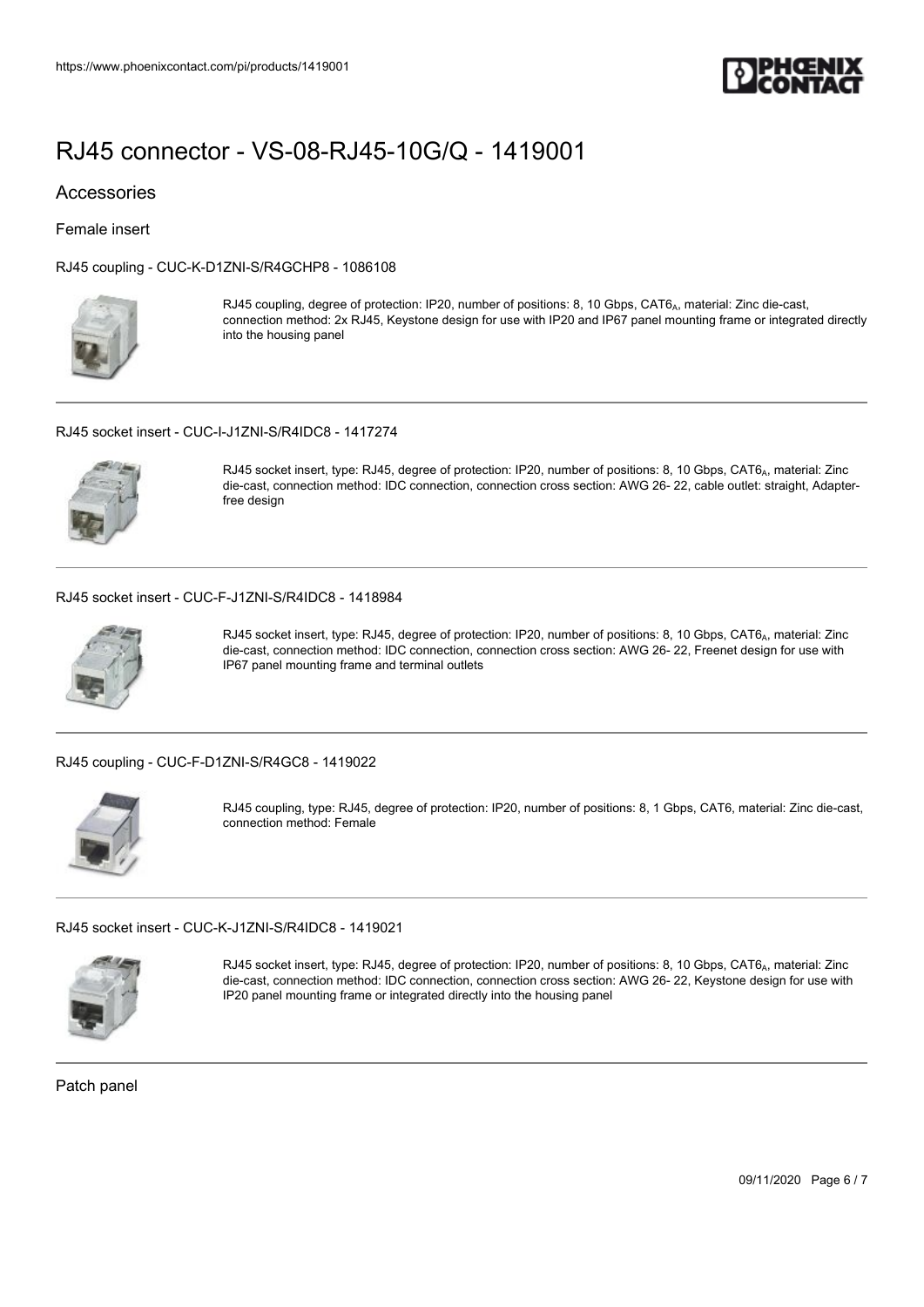

## Accessories

[DIN rail adapter - NBC-PP-G1PGY - 1041740](https://www.phoenixcontact.com/de/products/1041740)



DIN rail adapter, type: Headers with shielding, degree of protection: IP20, material: PC-GF10, without assembled modules

#### [DIN rail adapter - CUC-PP-D1PGY/R4GC8 - 1418094](https://www.phoenixcontact.com/de/products/1418094)



DIN rail adapter, type: RJ45, degree of protection: IP20, number of positions: 8, 1 Gbps, CAT6, material: PC-GF, connection method: Coupling, color: gray

[Stripping tool - VS-CABLE-STRIP-VARIO - 1657407](https://www.phoenixcontact.com/de/products/1657407)



Stripping tool, for the multi-level stripping of shielded cables

[Stripping tool - VS-CABLE-STRIP-VARIO - 1657407](https://www.phoenixcontact.com/de/products/1657407)



Stripping tool, for the multi-level stripping of shielded cables

Phoenix Contact 2020 © - all rights reserved http://www.phoenixcontact.com

PHOENIX CONTACT GmbH & Co. KG Flachsmarktstr. 8 32825 Blomberg **Germany** Tel. +49 5235 300 Fax +49 5235 3 41200 http://www.phoenixcontact.com